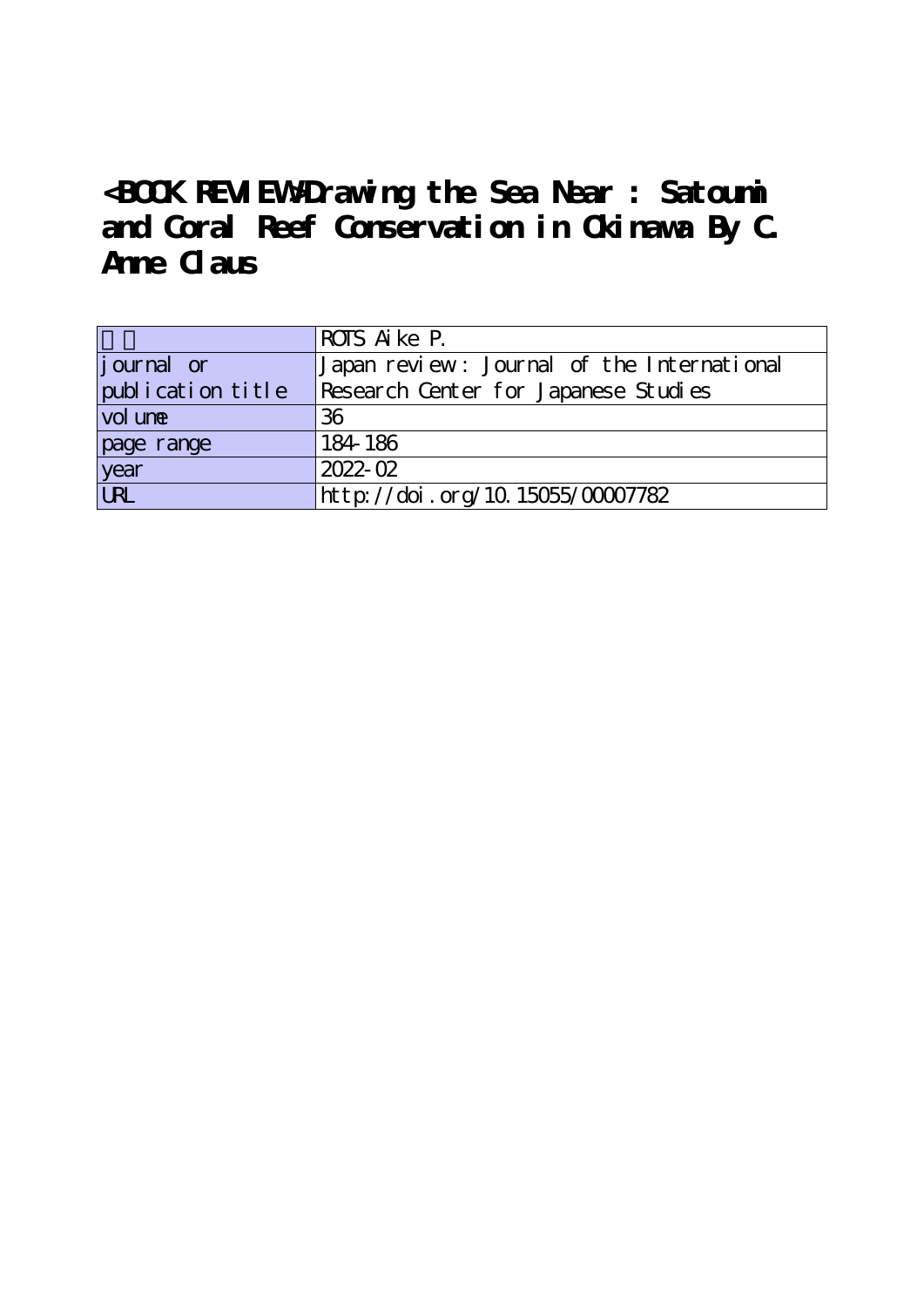## **Book Review**

*Drawing the Sea Near:* **Satoumi** *and Coral Reef Conservation in Okinawa*

**By C. Anne Claus**

University of Minnesota Press, 2020 249 pages.

**Reviewed by Aike P. ROTS**



The Ryukyu Islands are home to many coral reefs, which are of great importance for marine biodiversity. These coral reefs and the species that depend on them are threatened by pollution and climate change, and in recent years large parts of the reefs have died. In response, Japanese and Okinawan actors have set up various coral reef conservation initiatives. In her new book, C. Anne Claus introduces some of the activities of marine conservation NGOs on the islands of Ishigaki and Okinawa. The result is an original, ethnographically rich, and convincingly interdisciplinary monograph of interest not only to environmental anthropologists and Okinawan studies scholars, but also to scholars working in development studies, political ecology, and nature conservation more broadly.

*Drawing the Sea Near* takes us to the coastal town of Shiraho on Ishigaki in the Ryukyu archipelago (Okinawa Prefecture). It introduces Sango Mura (Coral Village), a WWF field station where long-term conservation work has taken place. In the 1980s and 1990s, the WWF joined forces with a local protest movement and prevented the construction of a new airport on reclaimed land that would have destroyed the coral reef. In the following decades, the WWF feld station in Shiraho transitioned from "conservationfar"—initiatives implemented by transnational organizations that fail to engage local populations actively—to "conservation-near"—initiatives that "cultivate proximity," "invite intimacy," and "create conservation afect" (p. 10), which actively engage local communities. In Coral Village, the transition from "conservation-far" to "conservation-near" can largely be accredited to one charismatic individual, director Kamimura Masahito. Claus describes Kamimura as a *yosomono* (p. 17), an outsider to the worlds of international conservation, natural science, and the community of Shiraho, who was able to negotiate and bridge the three. He is one of the main actors in the book, and consistently referred to by his first name, which creates a sense of intimacy. (Mistakenly, he is also listed by his frst name in the index.)

The monograph is divided into an introduction, six long, thematically organized chapters, and fve short ethnographic vignettes in between. Chapter 1 presents the history of the anti-airport struggle in Shiraho and the start of the WWF's presence in the area. It also provides background information about the colonial history of Okinawa, and the lingering consequences of this history, including the ongoing U.S. military presence (which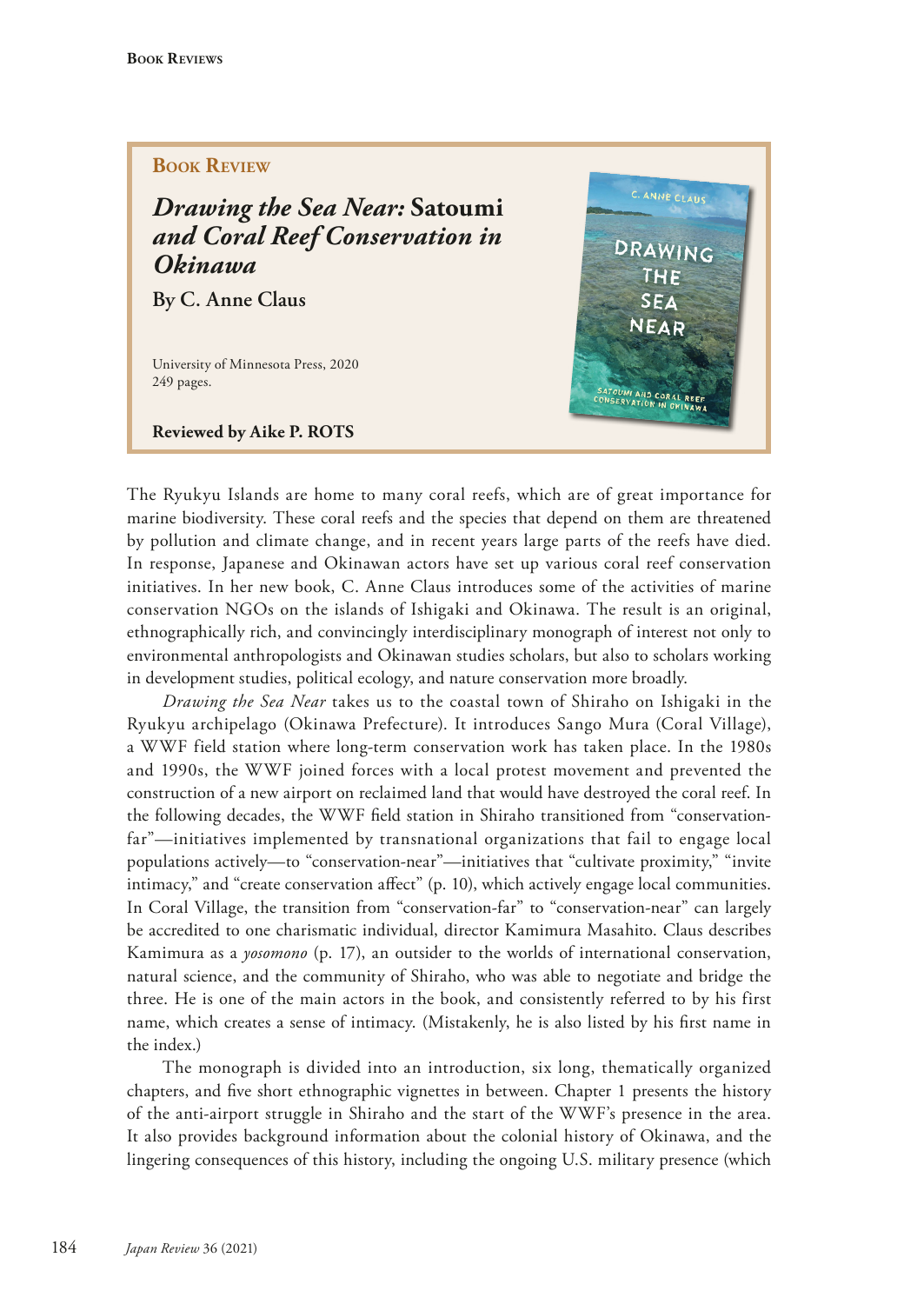mainly affects the main island of Okinawa, not Ishigaki). When discussing relations between mainland Japanese conservationists and Okinawan actors, Claus argues that "the problematic colonial [North-South] dynamic evident in many transnational conservation projects is replicated in domestic Japanese environmentalism" (p. 38). This is hardly surprising, given that the Ryukyu Islands are still very much treated as a colony and that inconvenient Okinawan majority opinions are ignored by Tokyo. It is nonetheless important information for readers not familiar with Japan, who may not be aware that Japan is a *de facto* colonial state that structurally ignores the rights of indigenous minorities. Claus's study demonstrates that colonial power dynamics and epistemologies are reproduced by Japanese nature conservation and development NGOs, not only in the global south (see Watanabe 2019 for an example), but also *within* the Japanese archipelago.

Chapter 2 takes us away from Shiraho and presents a genealogy of the Japanese term *satoumi*—the marine equivalent of *satoyama*—and its uses in conservation discourse. Claus makes clear that *satoumi* does not refer to one particular type of seascape—coves and bays in mainland Japan are different from the shallow nearshore sea (*ino*) and coral reefs of Ishigaki—but to a particular conservation *imaginary*, which acknowledges the signifcance for ecosystems of human cultural practices. The environmental imaginary evoked by *satoumi* and *satoyama* is profoundly different from the "wilderness" paradigm that has infuenced conservation practices worldwide. It acknowledges the role of humans as "one species collaborator among many" (p. 46), instead of seeking to construct a "wild nature" from which humans are expelled. Here Claus does a good job introducing, historicizing, and contextualizing the emergence and popularization of *satoumi*, acknowledging its conceptual strength without romanticizing it. I have long been looking for a scholarly introduction to *satoumi* that I can assign to students, so I am indebted to Claus for this useful and comprehensive chapter.

Chapters 3 and 4 constitute the core of the monograph. It is here that the reader really gets to know Coral Village, the Shiraho community, and Kamimura. We learn how Coral Village gradually departed from standard WWF conservation practice and became more inclusive and participation-based. Some activities organized by Coral Village are hardly meaningful from the perspective of international nature conservation, but they serve to involve and engage the local community. These activities include a Sunday market, cooking classes, and the reconstruction of a traditional *inkachi* fsh pond. According to Kamimura (and Claus), such projects involving the local community will have better results for conversation than top-down projects that fail to consider local sensitivities and cultural traditions.

Chapters 3 and 4 are rich, full of interesting ethnographic details, and written in a lively and accessible style. The same applies to the short vignettes between the chapters, which introduce different aspects of community life in Shiraho: folk songs about crabs, harvesting seagrass in the *ino*, rituals for the sea gods, and more. Reading these, I felt a strong desire to go to Ishigaki, wade through the *ino*, and try those grilled clams myself. They are compelling ethnographic accounts.

Chapter 5 brings together the analysis of chapter 2 with the ethnographic material from chapters 3 and 4. Here we learn more about how the conflicting epistemologies of international conservation (WWF, IUCN, UN), marine science, and local ecological knowledge are negotiated on the ground. It is an insightful chapter, relevant not only for